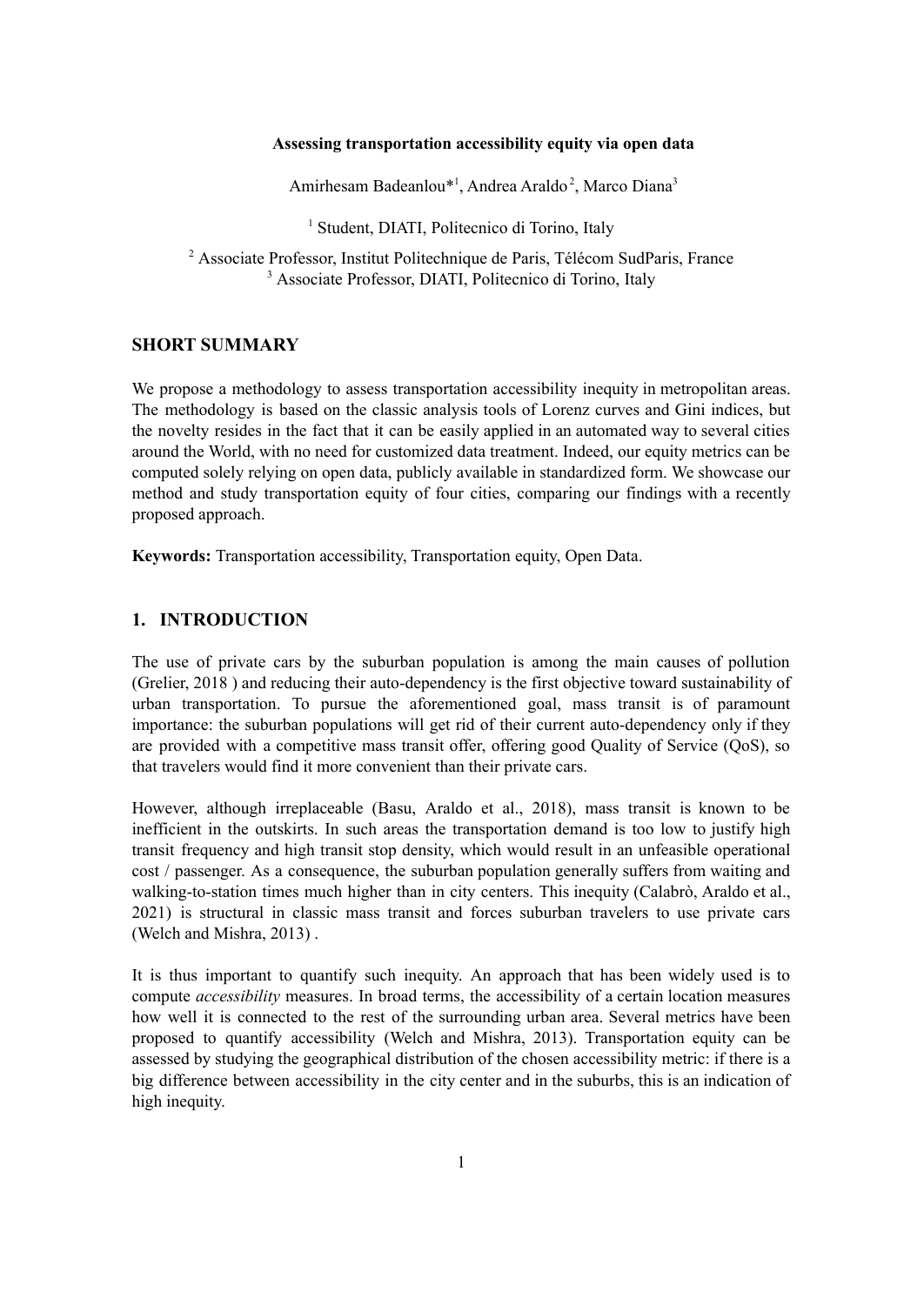Most work on accessibility equity assessment requires rich data about the area under study, e.g., households and employment in each zone. As a consequence, in order to study a certain city, one would need to contact the respective authority, hoping to obtain datasets and perform customized data processing on each dataset, due to the lack of a standard format. This process may take months for just one city or might even be infeasible. For this reason, many work on accessibility equity just focus on one or two scenarios.

We propose in this paper a computation methodology to evaluate accessibility equity, only relying on open data, available in standardized form. This allows to compute accessibility equity metrics of multiple cities in an automated way, without the need of time-consuming case-by-case data processing. This allows also to easily compare accessibility equity of different cities.

Our methodology consists in computing *accessibility scores* via third party open-source code (Biazzo, Monechi and Loreto, 2019) and then automatically compute Lorenz curves and gini indices to assess equity of distribution of accessibility. Our code is available as open source (https://github.com/andreaaraldo/public-transport-analysis).

We showcase our methodology comparing accessibility equity in Madrid, Paris, Boston and Sydney. The results we obtain mainly corroborate findings on the same cities from (Biazzo, Monechi and Loreto, 2019). However, some metrics contradict each other, which shows that finding the "right" accessibility equity measures is still open to debate and requires further effort from the scientific community.

# **2. METHODOLOGY**

To assess accessibility equity, we first compute accessibility of *hexagons*, and then we plot Lorenz curves, based on such hexagons.

#### *Accessibility score*

In particular, as in (Biazzo, Monechi and Loreto, 2019), we partition the area under study in hexagons  $\lambda \in \Lambda$ , each of 0.5Km per side. We compute the *velocity score*  $v(\lambda)$  of each hexagon *λ*, i.e., the average speed at which it is possible to move starting from the center of the hexagon and going toward a random direction, by using public transportation. To compute the *sociality score*  $s(\lambda)$  we need to also have the information about the population density within each hexagon. The sociality score of a certain hexagon  $\lambda$  measures how many individuals one can potentially reach, moving away from the center of the hexagon. The exact formulas of  $v(\lambda)$  and  $s(\lambda)$  are in (Biazzo, Monechi and Loreto, 2019).

Observe that the aforementioned scores would vary with time of day, together with the transit line frequencies. We here use the values averaged over a daily period from 6AM to 8PM.

As an example Figure 1 shows the velocity and sociality scores of Boston. More than the absolute value of the scores, in order to assess equity, we need to focus on the geographical distribution of accessibility. Note that, as expected, both velocity and sociality scores are much better in the city center than the suburbs. Accessibility score maps for the cities considered in this paper are reported in the Appendix. They show the same trend as Boston.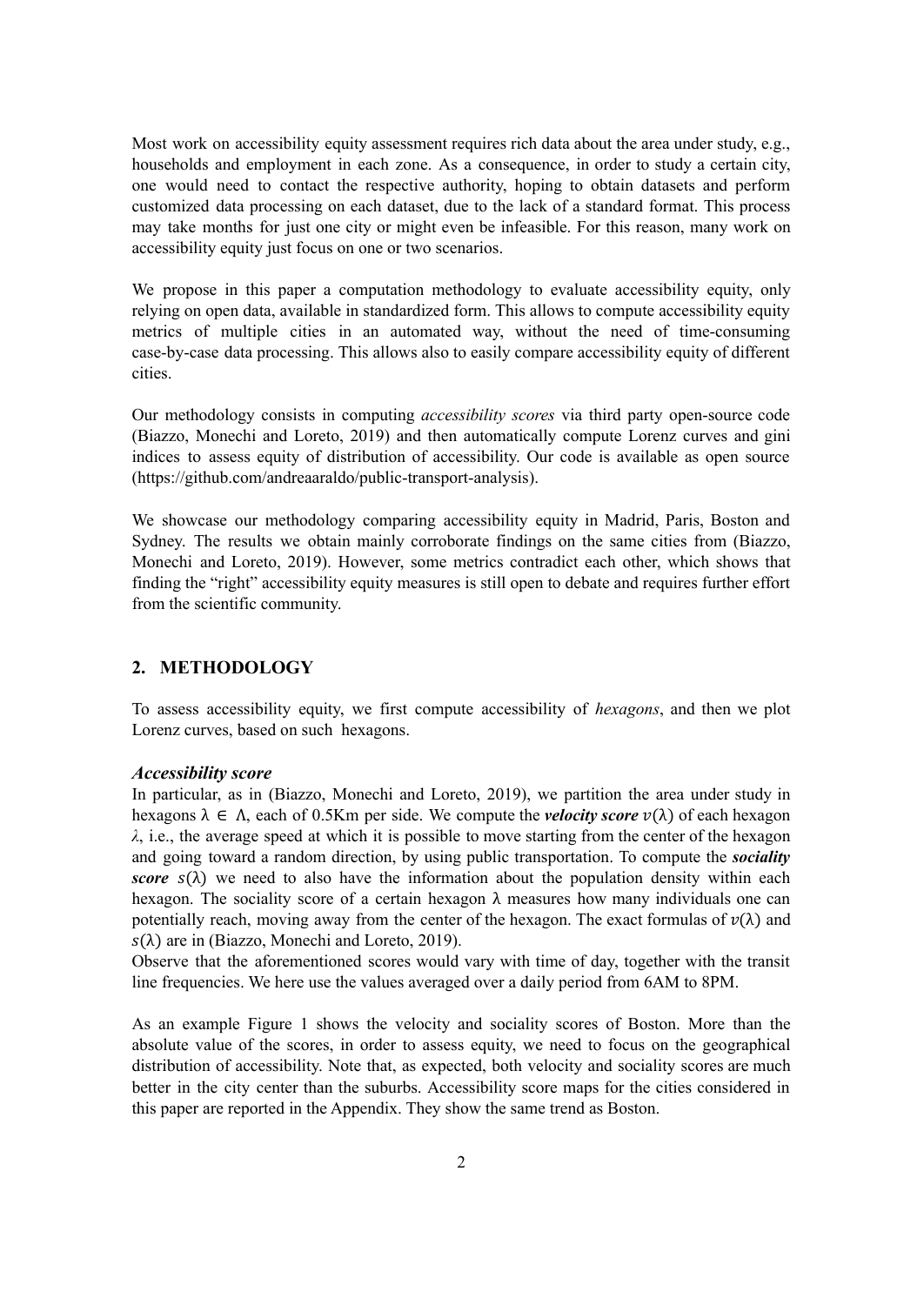

(a) Velocity score (b) Sociality score **Figure 1: Accessibility scores for Boston.**

In what follows, we will denote with  $a(\lambda)$  the accessibility score of hexagon  $\lambda$ , which might be either  $v(\lambda)$  or  $s(\lambda)$ , depending on the context.

## *Lorenz curve: general description*

In order to assess equity, we resort to Lorenz curves, which allows us to visualize and quantify the fairness with which a certain *resource* is distributed among *stakeholders*. Usually, the considered resource is income and the stakeholders' are individuals. Fig. 1 is an example of Lorenz curve.



**Figure 2: Example of Lorenz curve**

In the x-axis, we order the stakeholders from the worst (the one that takes the smallest part of resource) to the best. For the sake of normalization, we represent centiles of the stakeholders,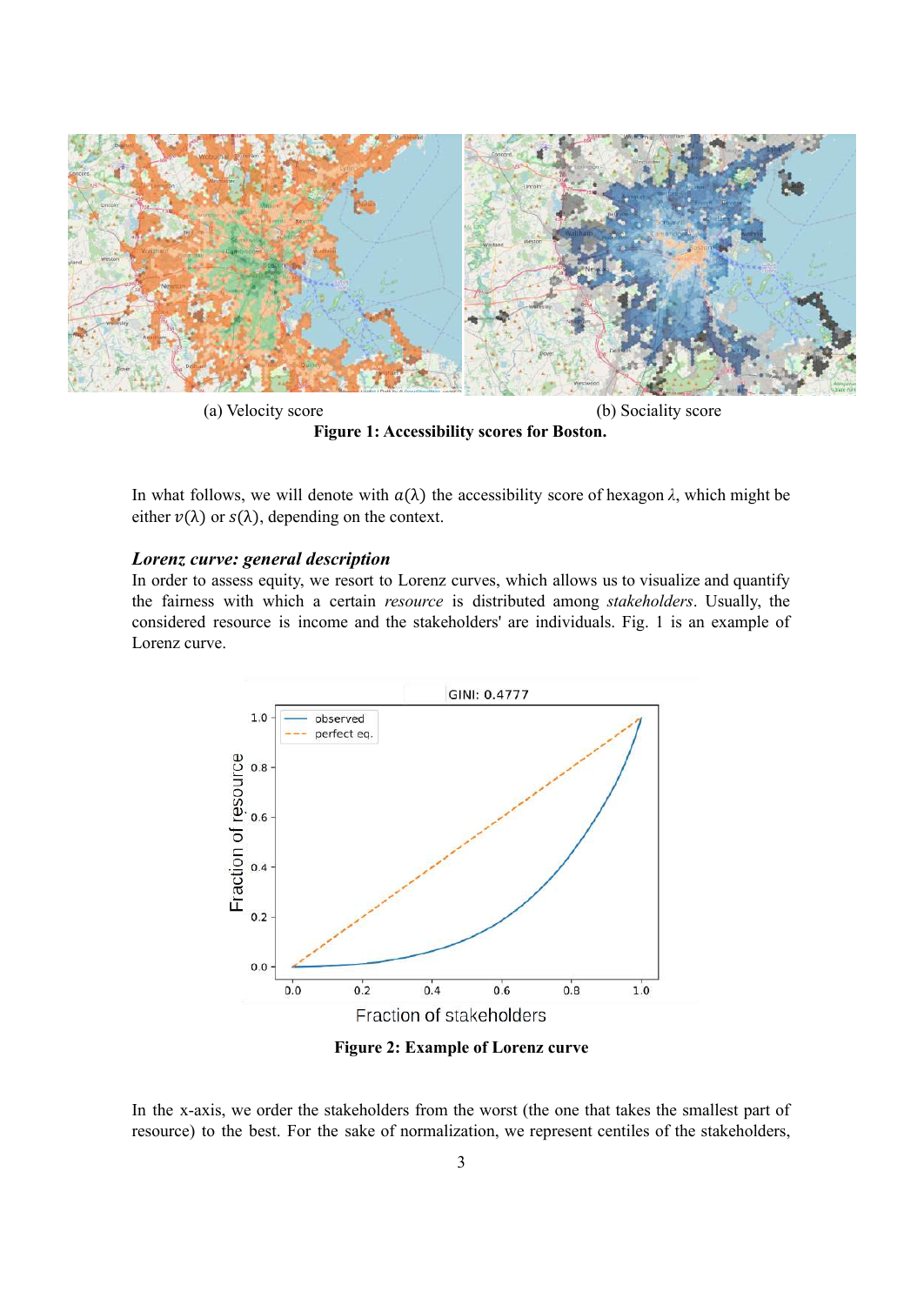instead of directly the stakeholders, so that the x-axis ends in 1. In the y-axis we report the cumulative amount of resources, normalized so that the y-axis ends in 1. If we take the blue Lorenz curve of Figure 2 (the exact interpretation is for the moment not important), we can say that 60% of the stakeholders get less than 20% of the resource. Obviously, in the perfect equity case, we would like that  $x\%$  of population gets  $x\%$  of the resource,  $\forall x \in [0, 1]$ . This case is represented by the straight orange line.

The smaller the distance between the Lorenz curve and the perfect-equity curve, the more the equity of the distribution of the resource. The distance between the curves is computed via the Gini index, which is obtained by (i) computing the area between the Lorenz curve and the perfect-equity curve and then (ii) dividing it by 0.5 (which is the area below the perfect equity curve). Gini index goes from  $\theta$  to  $\theta$ , where  $\theta$  means that there is perfect equity, while  $\theta$  denotes maximal inequity.

## *Lorenz curve for accessibility equity*

Lorenz curve has been used for assessing transportation accessibility equity (Welch and Mishra, 2013). In that case, the resource is some measure of transportation quality, while stakeholders might be individuals. Differently from previous work, our method only relies on open data, available in standardized form.

Let us consider the accessibility scores  $a(\lambda)$ ,  $\forall \lambda \in \Lambda$  (it can be either velocity or sociality score, i.e.,  $v(\lambda)$  or  $s(\lambda)$ ). We construct two types of Lorenz curves, where the resource is the accessibility.

The first is the *hexagon-based Lorenz curve*. We consider each hexagon as a stakeholder. We order the hexagons from the worst to the best, so that  $a(\lambda_i) \le a(\lambda_{i+1})$ . We put such hexagons  $\lambda_1$ ,  $\cdots$ , $\lambda_{|\Lambda|}$  in the x-axis. For each hexagon  $\lambda$ , the corresponding value of the Lorenz curve is

$$
L_a^{hex}(\lambda_i) = \frac{1}{K} \cdot \sum_{j=1}^i a(\lambda_j).
$$

Constant  $K$  is a normalization factor, so that the Lorenz curve goes from  $\theta$  to  $I$ , i.e.,  $K = \sum a(\lambda)$ . We also normalize the x-axis, so that it goes from 0 to 1.  $j=1$ |Λ|  $\sum_i a(\lambda_i)$ .

We also compute the *population-based Lorenz curve.* This time, we consider an individual as a stakeholder. Let us consider an individual p living in hexagon  $\lambda$  (we indicate this with  $p \in \lambda$ ). We assume that all the individuals living in any hexagon  $\lambda \in \Lambda$  enjoy the accessibility of that hexagon, i.e.,  $a(p) = a(\lambda)$ ,  $\forall p \in \lambda$ . Let us denote with P the set of all individuals. We order the individuals  $p_1$ ,  $\cdots$ ,  $p_{|P|}$ , such that  $a(p_i) \le a(p_{i+1})$ . Observe that, if we browse individuals in such an order, we will first encounter all individuals in the worst hexagon (the one with the smallest accessibility), then the second worst and so on and so forth. We put the individuals  $p_{1'}$ ,  $\cdots$ ,  $p_{|P|}$  in the x-axis. For each individual  $p_{i'}$ , the Lorenz curve is

$$
L_a^{ind}(p_i) = \frac{1}{K'} \cdot \sum_{j=1}^i a(p_j).
$$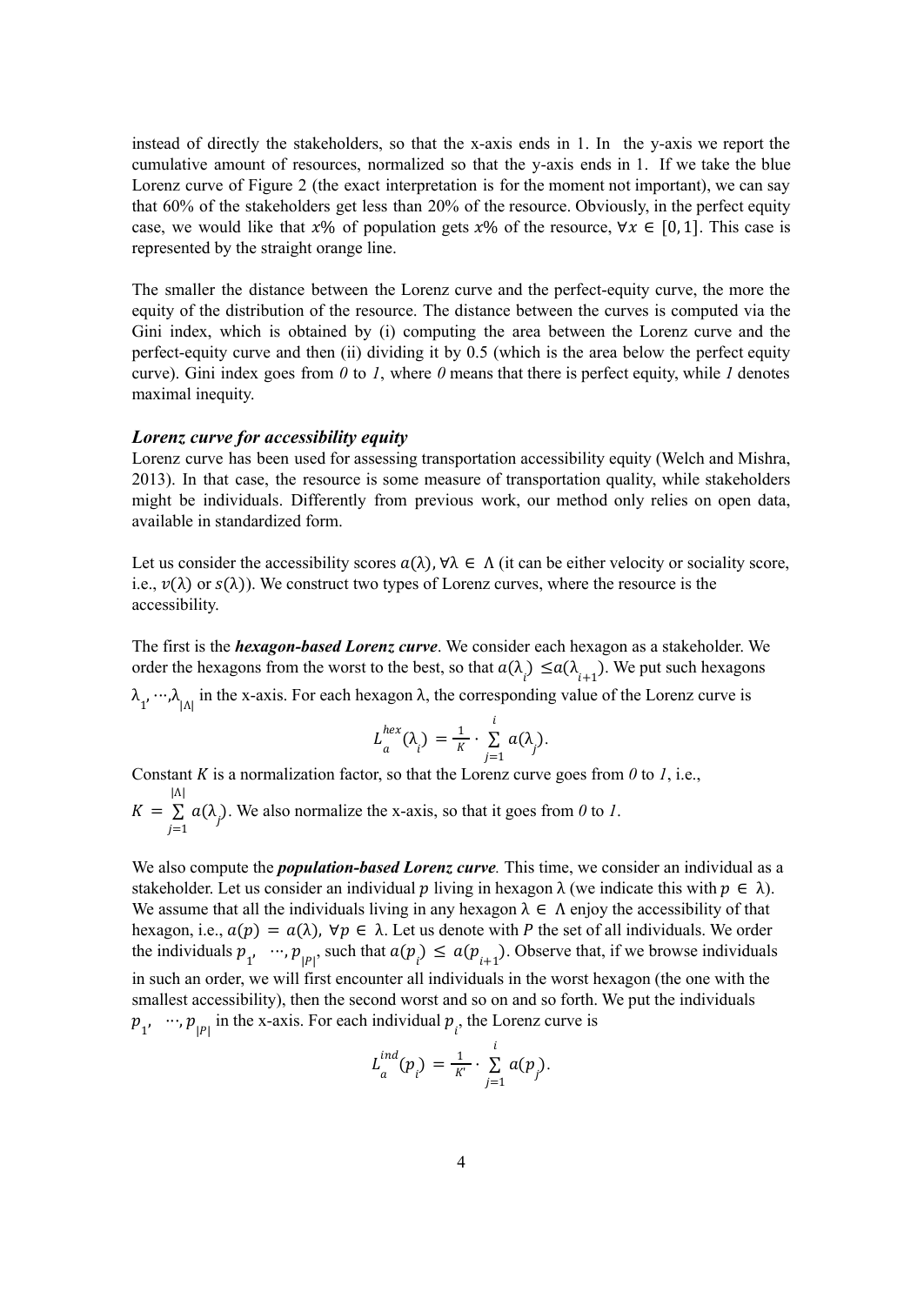Similarly as before, constant  $K'$  is a normalization factor, so that the Lorenz curve goes from  $0$ to *I*, i.e.,  $K' = \sum a(p)$ . We also normalize the x-axis, so that it goes from 0 to *I*.  $j=1$  $|P|$  $\sum_i a(p_i)$ .

Since the accessibility metric can be either velocity or sociality score, we compute 4 types of Lorenz curves in total, as in Table 1.

| <b>Notation</b>              | <b>Description</b>                                   | <b>Stakeholders</b> | <b>Accessibility</b> |
|------------------------------|------------------------------------------------------|---------------------|----------------------|
|                              |                                                      |                     | score                |
| $L_p^{hex}(\lambda_i)$       | Hexagon-based Lorenz curve of the velocity score     | Hexagons            | Velocity             |
| $L_{\rm s}^{hex}(\lambda_i)$ | Hexagon-based Lorenz curve of the sociality score    | Hexagons            | Sociality            |
| $L_i^{ind}(\lambda_i)$       | Individual-based Lorenz curve of the velocity score  | Individuals         | Velocity             |
| $L_s^{ind}(\lambda_i)$       | Individual-based Lorenz curve of the sociality score | Individuals         | Sociality            |

# **Table 1: Types of Lorenz curves**

We denote the Gini indexes computed on the respective Lorenz curves as

 $G_{v}^{nex}$ ,  $G_{s}^{nex}$ ,  $G_{v}^{nax}$ ,  $G_{s}^{nax}$ .  $_{v}^{hex}$ ,  $G_{s}^{hex}$ , $G_{v}^{in}$  $_{v}^{ind}$ ,  $G_{s}^{in}$ ind

# **3. RESULTS AND DISCUSSION**

#### *Dataset and code*

We solely used open data listed in Table 2, which are encoded with the same format. We need two kinds of information: transit schedules, to compute journeys within transit, which allows us to understand how fast we can move from a hexagon. With this information, we can compute hexagon-based Lorenz curves. In order to compute the sociality score or the population-based Lorenz curves, we also need to know the population density within each hexagon.

As for the transit schedules, we exploited the General Transit Feed Specification (GTFS), a data standard adopted by all the main transportation authorities around the world to publish their transit schedules.

| <b>Description</b>             | Source                                                     |
|--------------------------------|------------------------------------------------------------|
| GTFS data (transit schedules)  | transitfeed.com                                            |
| Population density of European | <b>EUROSTAT</b>                                            |
| cities                         | (https://ec.europa.eu/eurostat/web/gisco/geodata/reference |
|                                | -data/grids)                                               |
| Population density of          | Gridded Population of the World, Version 4 (GPWv4):        |
| non-European cities            | Population Count. Palisades, NY: NASA Socioeconomic        |
|                                | Data and Applications Center (SEDAC); 2016.                |
|                                | (doi:10.7927/H4X63JVC).                                    |

# **Table 2: Open data used**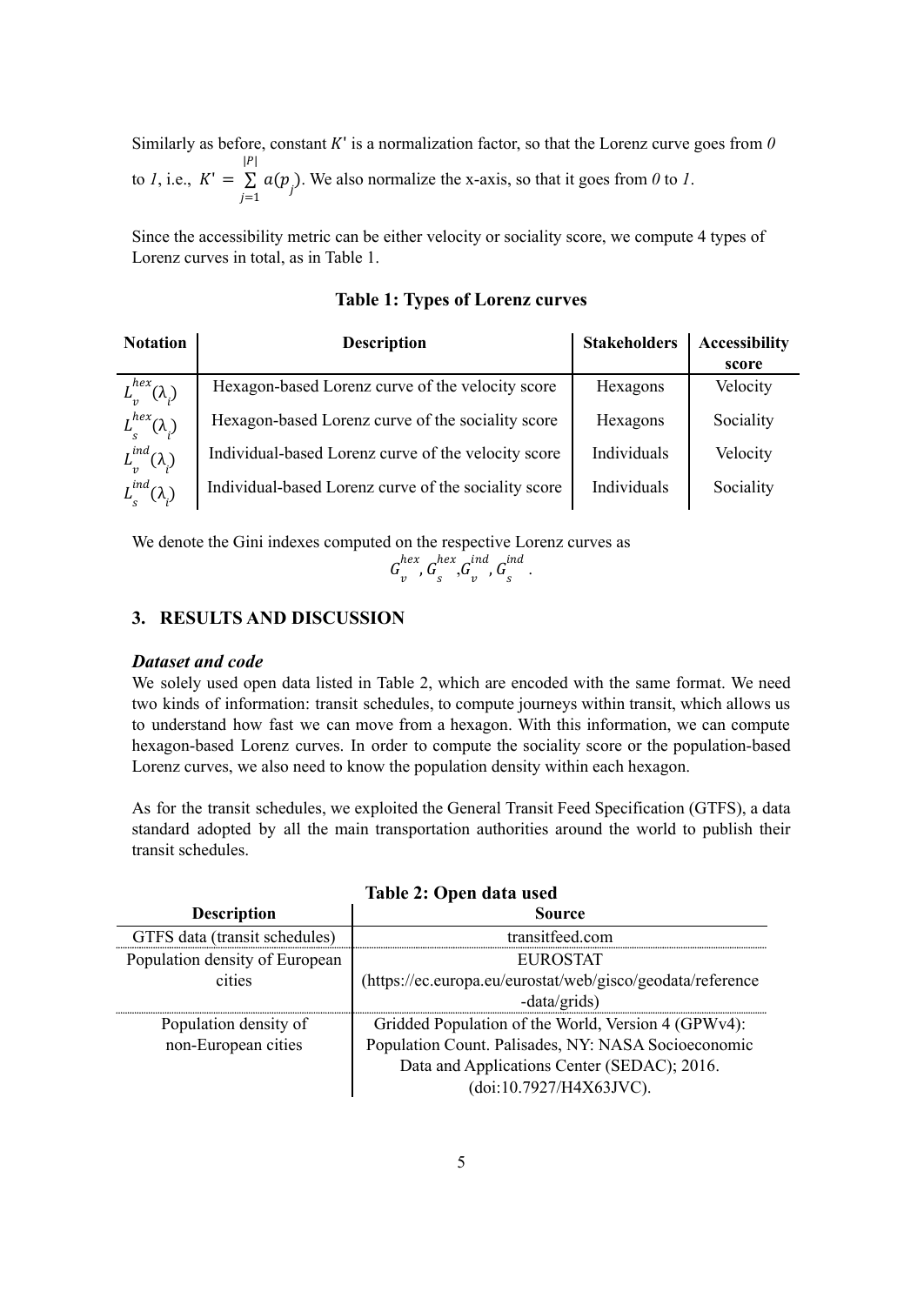### *Analysis procedure*

We first compute the accessibility scores using CityChrone software (Biazzo, Monechi and Loreto, 2019) and we visualize their geographical distribution in the map (Figures A1 and A2). We then trace the Lorenz curves and compute Gini indices (Figures A3-A6). We compare Madrid, Paris, Boston and Sydney, which are among the analyzed cities from (Biazzo, Monechi and Loreto, 2019). They quantify the inequity by two metrics:

- The ratio between the average accessibility of the best 1% hexagons and the overall average accessibility or
- The ratio between the average accessibility of the best 1% population and the overall average accessibility

We believe that the aforementioned metrics of inequity are not reliable. Indeed, choosing the 1% best scores seems arbitrary. Indeed, if another percentage is used (say 5%), inequity considerations might be completely different. We therefore choose to quantify inequity as the Gini index calculated on Lorenz curves. Gini index is more general than the metrics of (Biazzo, Monechi and Loreto, 2019), as it does not require to arbitrarily choose any parameter.

The Gini indexes we calculated are reported in Table 3. Recall that the lower the Gini index, the better the equity. To allow for an easier comparison between cities, we normalize each column via min-max scaling and report the results in Table 4. For the sake of easier interpretation, we plot Table 4 in Figure 3.

|        | $-$ hex | $-hex$        | $\sim$ ind | $-ind$ |
|--------|---------|---------------|------------|--------|
| Paris  | 0.3868  | 0.4777 0.3809 |            | 0.4259 |
| Madrid | 0.3762  | 0.4436 0.3584 |            | 0.3803 |
| Boston | 0.3721  | 0.4306 0.3713 |            | 0.4166 |
| Sydney | 0.3757  | 0.5208        | 0.371      | 0.4232 |

# **Table 3: Gini indexes**

| Table 4: Normalized gini indexes |           |           |            |         |
|----------------------------------|-----------|-----------|------------|---------|
|                                  | $c^{hex}$ | $G^{hex}$ | $\sim$ ind | $\_ind$ |
| Paris                            | 0.62      | 0.11      | 0.47       | 0.32    |
| Madrid                           | $-0.10$   | 0.27      | $-0.53$    | 0.68    |
| <b>Boston</b>                    | $-0.38$   | 0.42      | 0.04       | 0.11    |
| Sydney                           |           | 0.58      | 0.03       | 0.26    |



**Figure 3: Normalized Gini indices (the larger, the higher inequity)**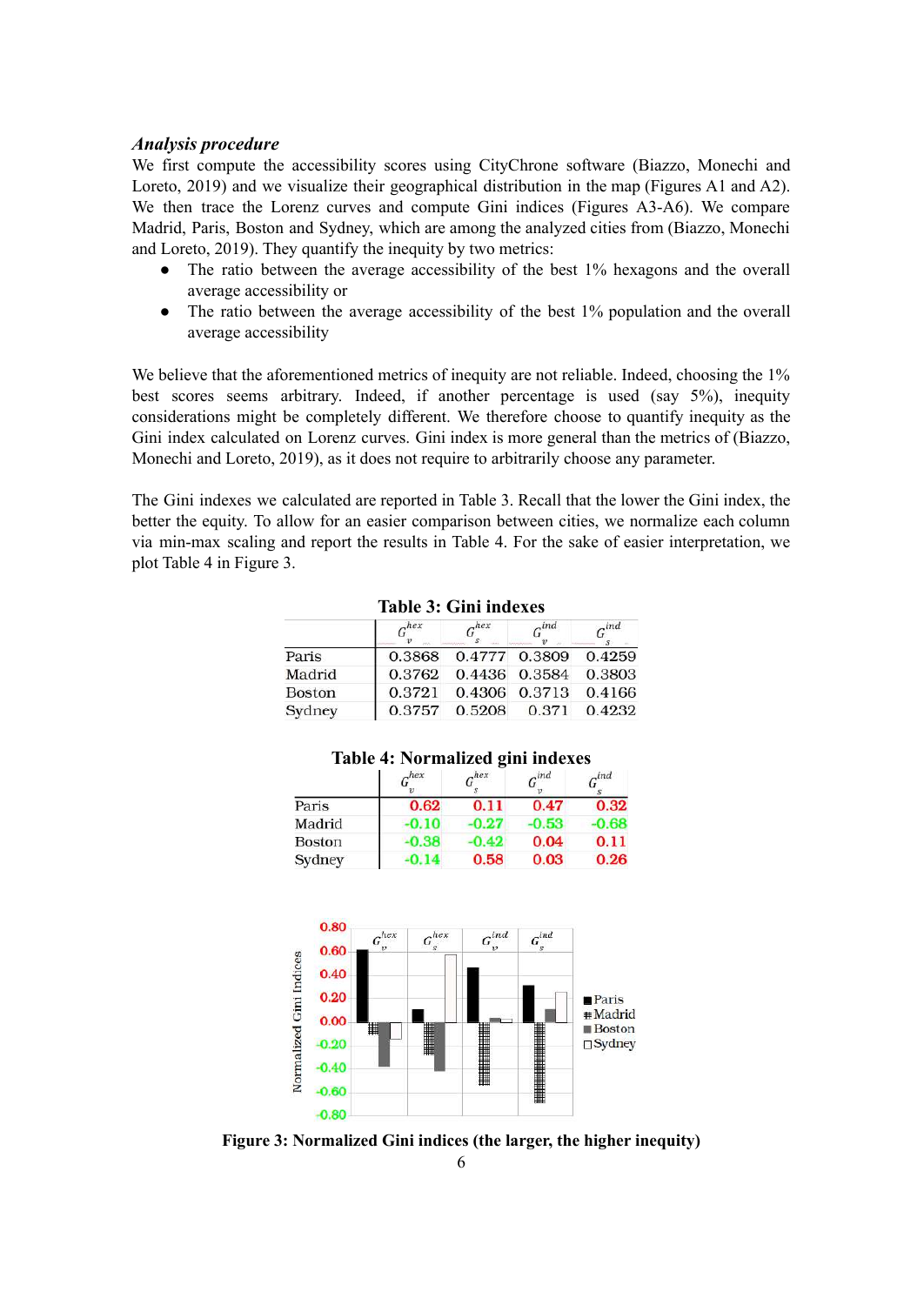We first notice that Paris suffers the most from high inequity, with most of the 4 Gini used. On the contrary, Madrid enjoys the best equity. This is confirmed by visually comparing the geographical distribution of the accessibility scores from the two cities in Figure 4. It is evident that the accessibility gap between the center and suburbs is way larger in Paris, while in Madrid accessibility is more evenly distributed.



(a) Paris, velocity score (b) Madrid, velocity score



(c) Paris, sociality score (d) Madrid, sociality score **Figure 4: Comparison between the worst city (Paris) and the best (Madrid) in terms of accessibility inequity.**

We can order cities from the worst (high inequity) to the best (high equity), based on the four metrics defined in (Biazzo, Monechi and Loreto, 2019) and based on our four Gini-index based metrics. We do this in Table 5. Note that general trends are confirmed by all metrics, but there are differences. If we focus on the hexagon-based inequity of velocity scores (first two rows of Table 5), based on our metric, Madrid is better than Sydney, in contrast to (Biazzo, Monechi and Loreto, 2019) that claim the opposite. Visual inspection (Figure A1) shows that our claim is correct. In terms of sociality scores (Figure A2), instead, our Gini-index based metrics do not seem to be more accurate than (Biazzo, Monechi and Loreto, 2019).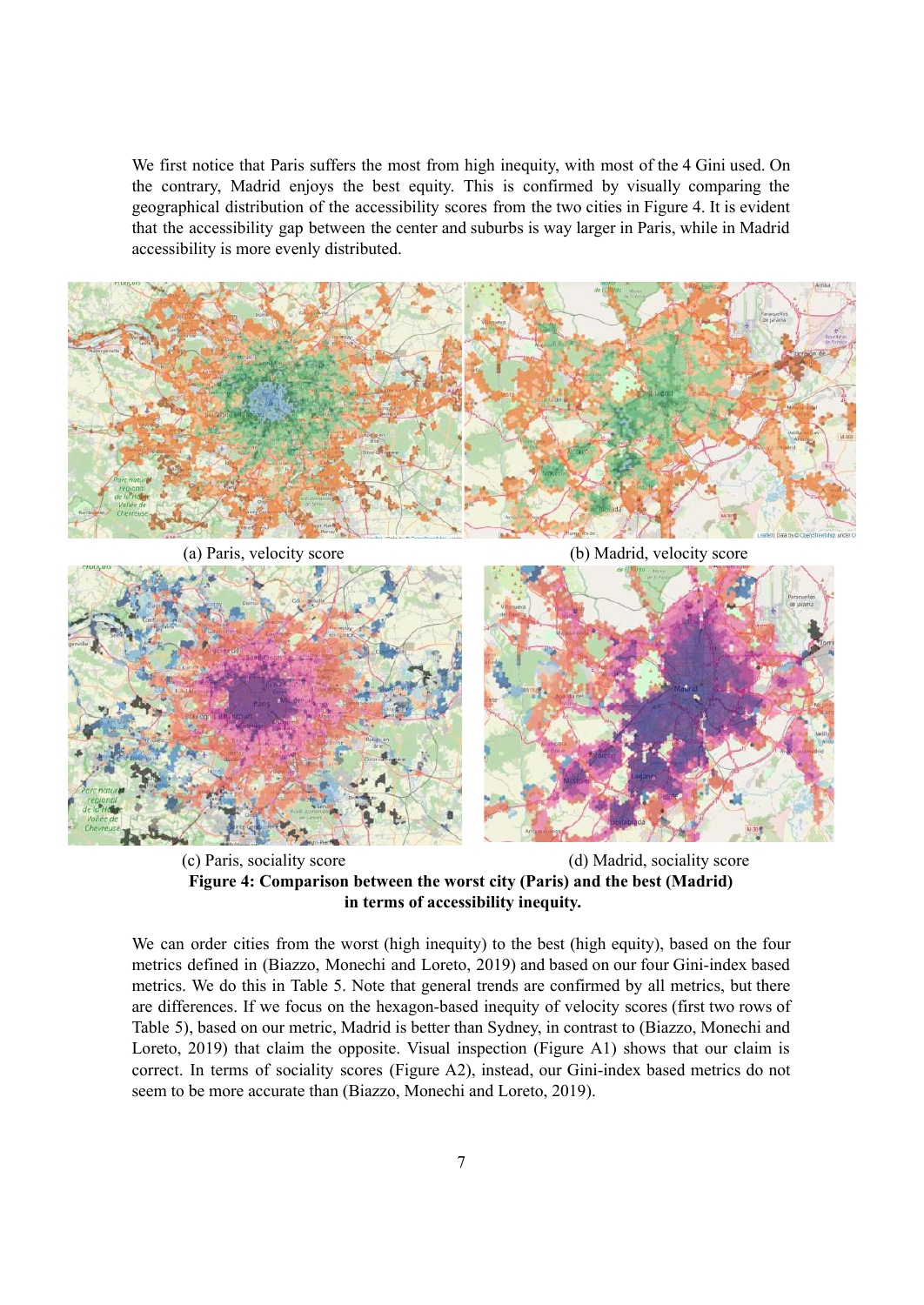Overall, one reassuring finding emerges: all metrics manage to capture the very evident differences in accessibility equity, from a city to another. This encourages the possibility to automate equity analysis across cities, with no need of visual inspection, only based on open data.

**Table 5: Comparison of the ranking of cities from (Biazzo, Monechi and Loreto, 2019) and the ranking based on our computation (Figure 3). The latter are in** *italic***. Each ranking orders the cities from the one that suffers the highest inequity, to the one that enjoys the highest equity.**

| OFFER DAVAGLUMNUM INURALES THAT THE TWO LAHKINGS CUTTESPONU. |               |               |               |               |  |
|--------------------------------------------------------------|---------------|---------------|---------------|---------------|--|
| <b>Metric</b>                                                | Worst city    | 2nd worst     | 2nd best      | <b>Best</b>   |  |
| Velocity score                                               | Paris         | Madrid        | Sydney        | <b>Boston</b> |  |
| $(top 1\% hexagons)$                                         |               |               |               |               |  |
| ,hex                                                         | Paris         | Sydney        | Madrid        | Boston        |  |
| Sociality score<br>(top 1% hexagons)                         | Paris         | <b>Boston</b> | Sydney        | Madrid        |  |
| $g^{hex}$                                                    | Sydney        | Paris         | Madrid        | <b>Boston</b> |  |
| Velocity score<br>$(top 1\%$ individuals)                    | Paris         | <b>Boston</b> | Sydney        | Madrid        |  |
| $G^{ind}$                                                    | Paris         | Boston        | Sydney        | Madrid        |  |
| Sociality score<br>(top 1% individuals)                      | <b>Boston</b> | Sydney        | Paris         | Madrid        |  |
| .ind<br>s                                                    | Paris         | Svdnev        | <b>Boston</b> | Madrid        |  |

**Green background indicates that the two rankings correspond.**

# **4. CONCLUSIONS**

We have proposed a methodology to assess the equity on the distribution of transportation quality, which can be fully automated and can be easily performed for several cities across the World. This is guaranteed by the fact the computation only relies on open data in standardized form. We performed a comparative analysis of four cities and we found that our results confirm previous work findings, in some cases better capturing the accessibility inequity differences between cities.

We warn the reader on the fact that results on equity merit a more in-depth analysis: indeed, the gap between the best accessibility hexagon and the worst may depend on the size of the area under study, which is an aspect we did not consider. Moreover, in our future work, in order to assess the realism of the simple metrics we presented here, we will compare them with some other metrics more difficult to compute (requiring more (non-open) data) but also more accurate, for one or two cities for which we may be able to obtain detailed information.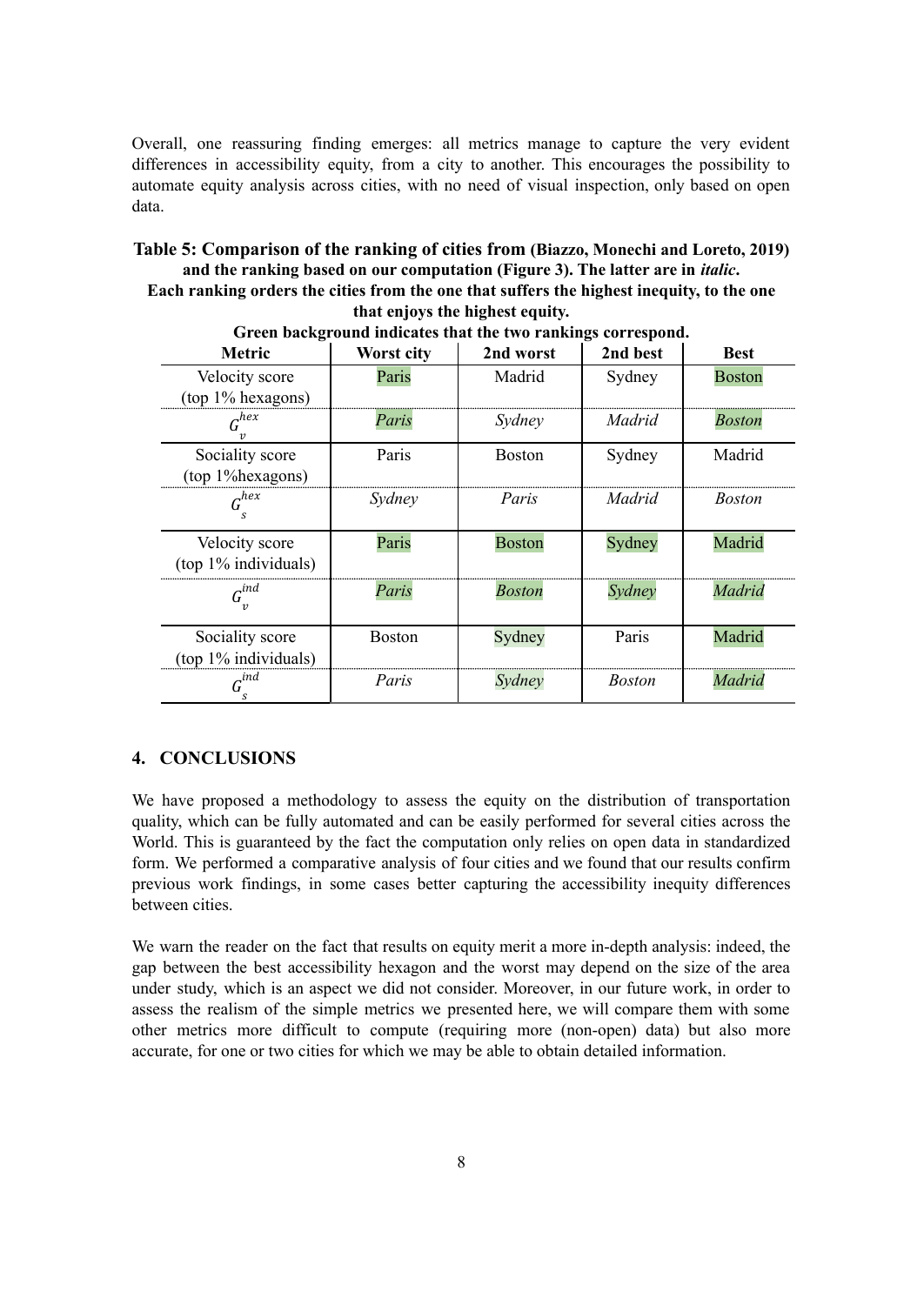#### **REFERENCES**

Basu, R., Araldo, A., Akkinepally, A. P., Nahmias Biran, B. H., Basak, K., Seshadri, R., Deshmukh, N., Kumar, N., Azevedo, C. L., & Ben-Akiva, M. (2018). Automated Mobility-on-Demand vs. Mass Transit: A Multi-Modal Activity-Driven Agent-Based Simulation Approach. Transportation Research Record, 8(2672), 608–618.

Biazzo, I., Monechi, B., & Loreto, V. (2019). General scores for accessibility and inequality measures in urban areas. Royal Society Open Science, 6(8).

Calabrò, G., Araldo, A., Oh, S., Seshadri, R., Inturri, G., & Ben-Akiva, M. (2021). Integrating Fixed and Demand Responsive Transportation for Flexible Transit Network Design. TRB Annual Meeting.

Grelier, F. (2018) CO 2 Emissions From Cars: The facts. Tech. rep. European Federation for Transport and Environment

T. F. Welch and S. Mishra. (2013) "A measure of equity for public transit connectivity". In: J. of Trans. Geog. 33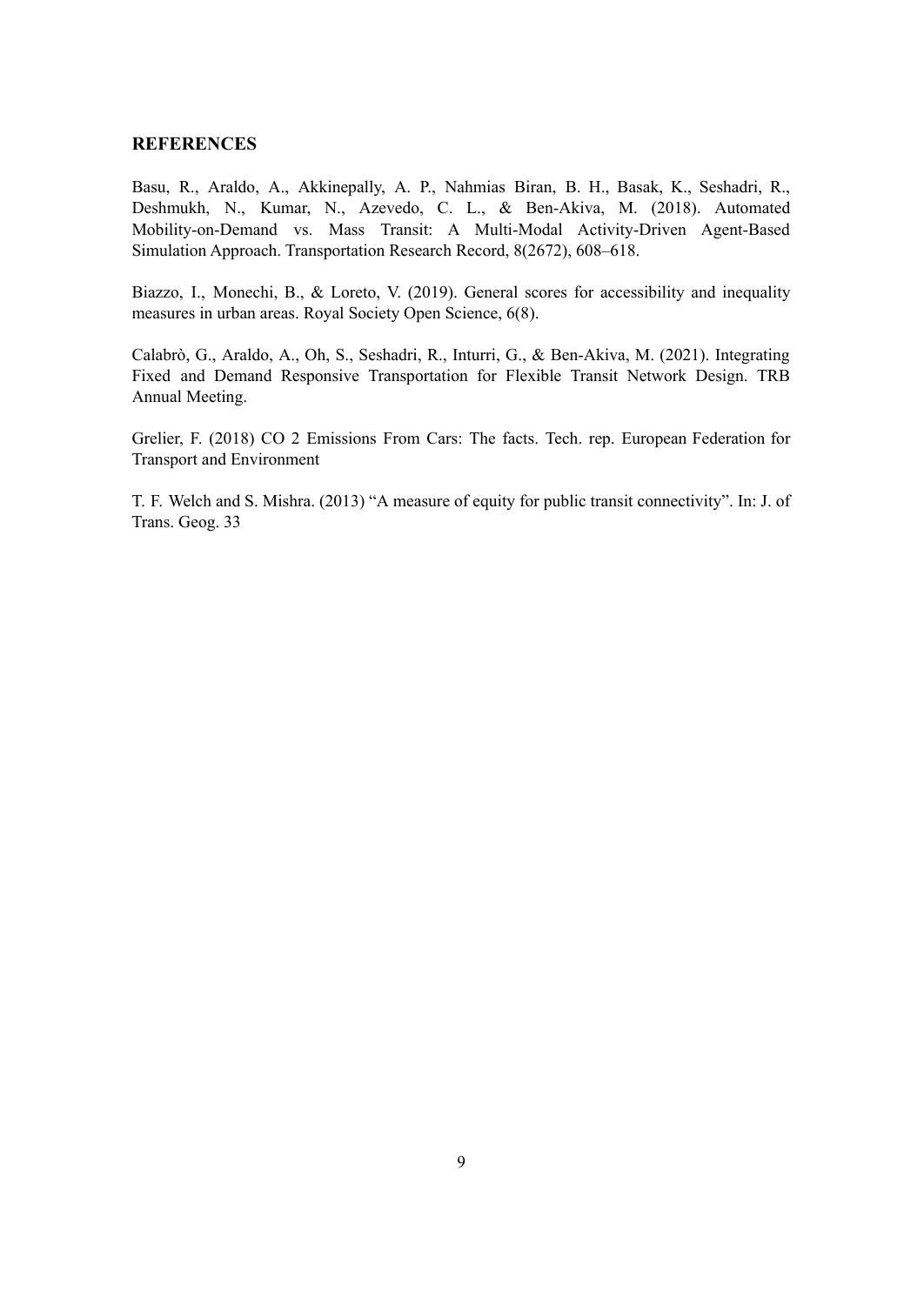# **APPENDIX:**

# *Accessibility scores*

Here we report the accessibility score maps that we obtain via CityChrone open source tool (Biazzo, Monechi and Loreto, 2019). The overall trends correspond to the ones reported in the original paper of CityChrone.





**Figure A1: Velocity scores**

(c) Sydney (d) Paris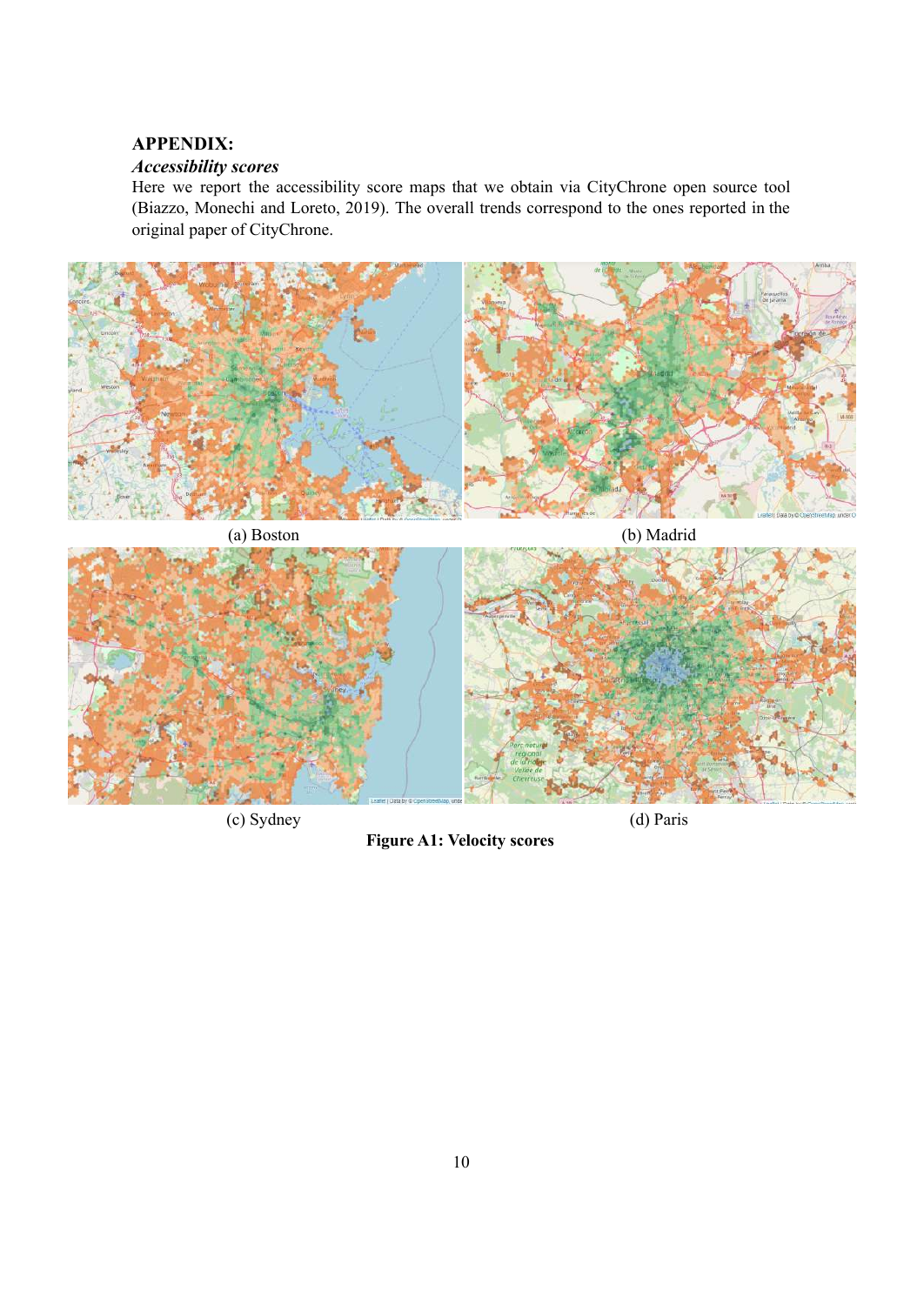



**Figure A2: Sociality scores**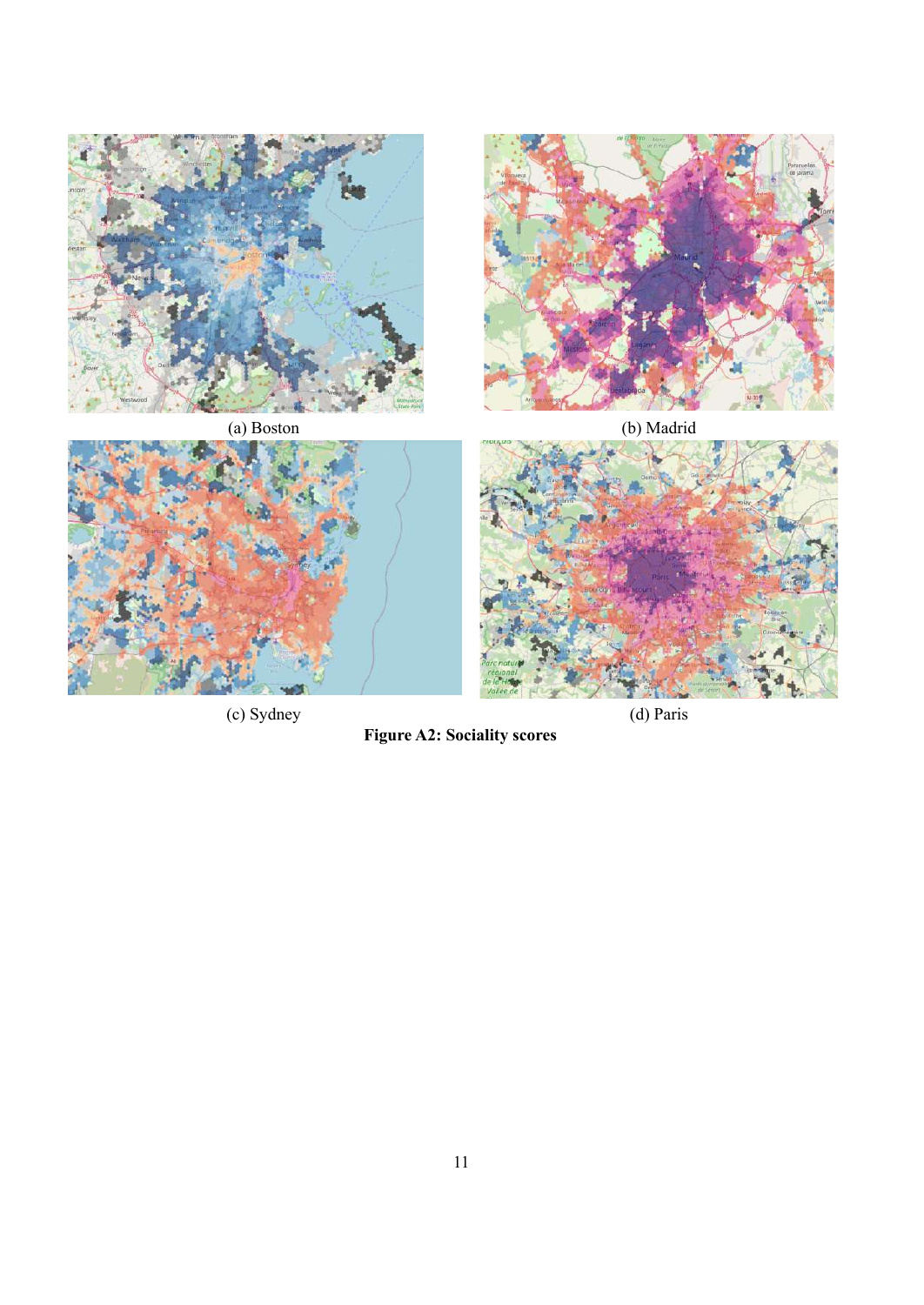### *Lorenz curves*



**Figure A3: Hexagon-based Lorenz curves of the velocity score**  $L_v^{max}(\lambda_i)$ **.**  $_{v}^{hex}(\lambda_{i}).$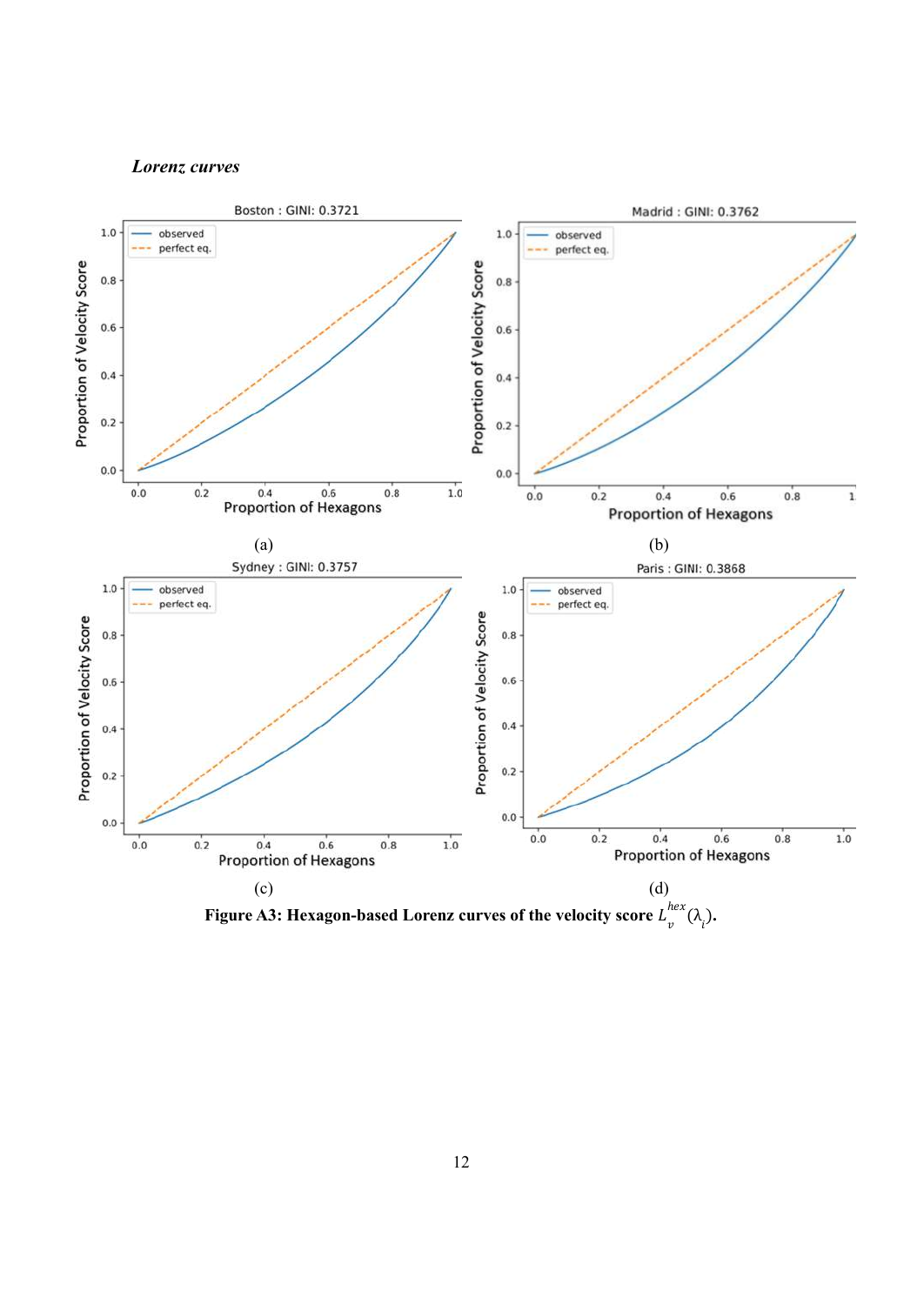

**Figure A4: Hexagon-based Lorenz curves of the sociality score**  $L_s^{max}(\lambda_i)$ **.**  $_{s}^{hex}(\lambda_{i}).$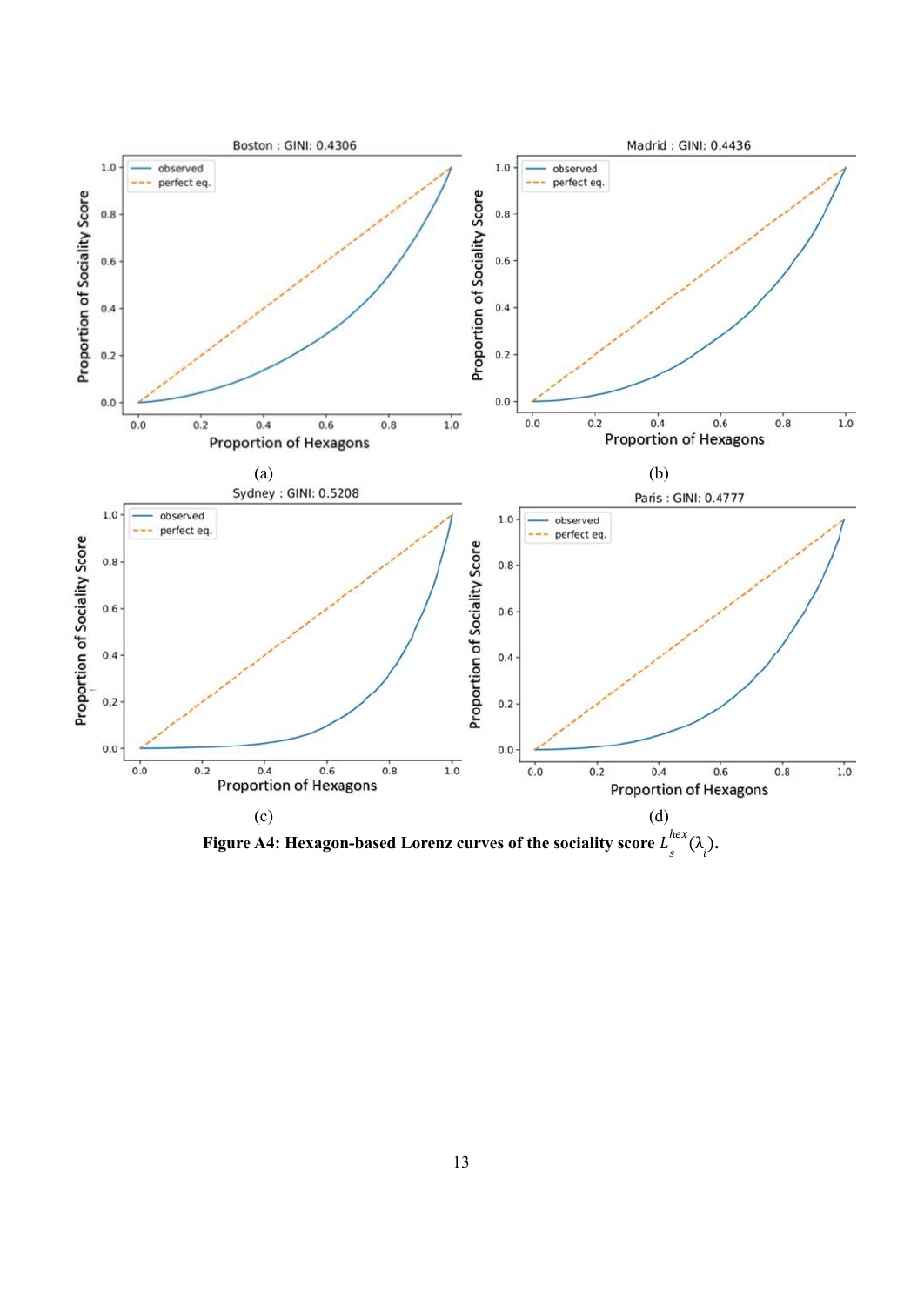

**Figure A5: Individual-based Lorenz curves of the velocity score**  $L_v^{uu}(\lambda_i)$ **.**  $_{v}^{ind}(\lambda_{i}).$